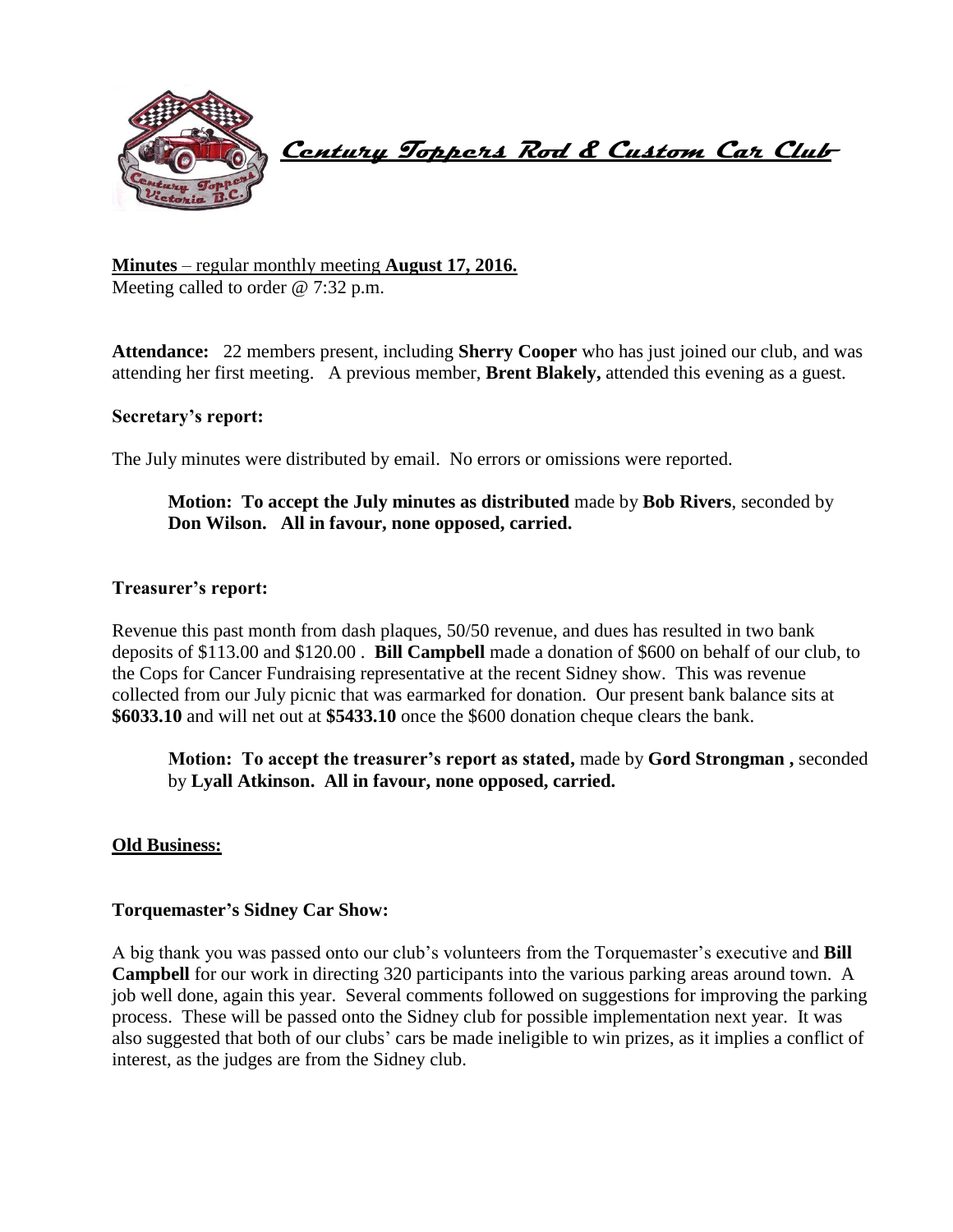# **Mission Raceway:**

In the end, this trip did not happen again this year and it seems to be a challenge to organize. Maybe we will have better luck next year.

# **Deuce Days**:

Although **Al Clark** and his inner circle have put it in writing that this year's show was to be the last, there will be a follow up meeting, in early September with the event principals, to review and see if **Al** is at all interested, in formulating a plan to carry on by spreading out the workload. We will have to wait and see if this great show continues.

# **The Victorian mini car show:**

A reminder that this weekend is a barbeque and mini car show for the residents of the Victorian Senior Residence. We would like to have  $15 - 20$  cars show up for this, as the chefs and kitchen staff will be preparing all the food for us. Arrival time is around  $11:00$  am on Saturday the  $20<sup>th</sup>$ .

**B R E A K** 50/50 draw resulted in \$69.00 being collected with \$34.50 going to **John Fleury** who pocketed \$30 and gave the remainder to the club.

A big thanks to **Marie McKay** for supplying us with donut holes again this evening.

## **New Business:**

## **More Campbell News:**

**Bill** has brought his engine back from local builder **Dave Conway** who redid the block, bearings, and crank and he has had it dyno tested at **Peter Willie's** shop. To expedite things, and give him some temporary garage space, he sent his '37 body and parts to **Parker's Auto body** for final paint. **Bill** hopes to have his engine installed and the car running in time for the Campbell River show on the September long weekend.

## **John Fleury's Coast to Coast '37:**

For those of you who don't know, **John Fleury** purchased a 1937 Ford convertible from a participant at the Deuce Days show. Both he and wife **Debbie** have always liked the Coast to Coast body design and when he showed interest in the car, the owner offered to sell it to him – so **John** bought it. After some detailing, he is very happy with it and shared his thoughts on an aluminum polishing product called **"Peak"** which he has discovered and says is phenomenal. It can be purchased at Acme Janitorial Supplies on Government St.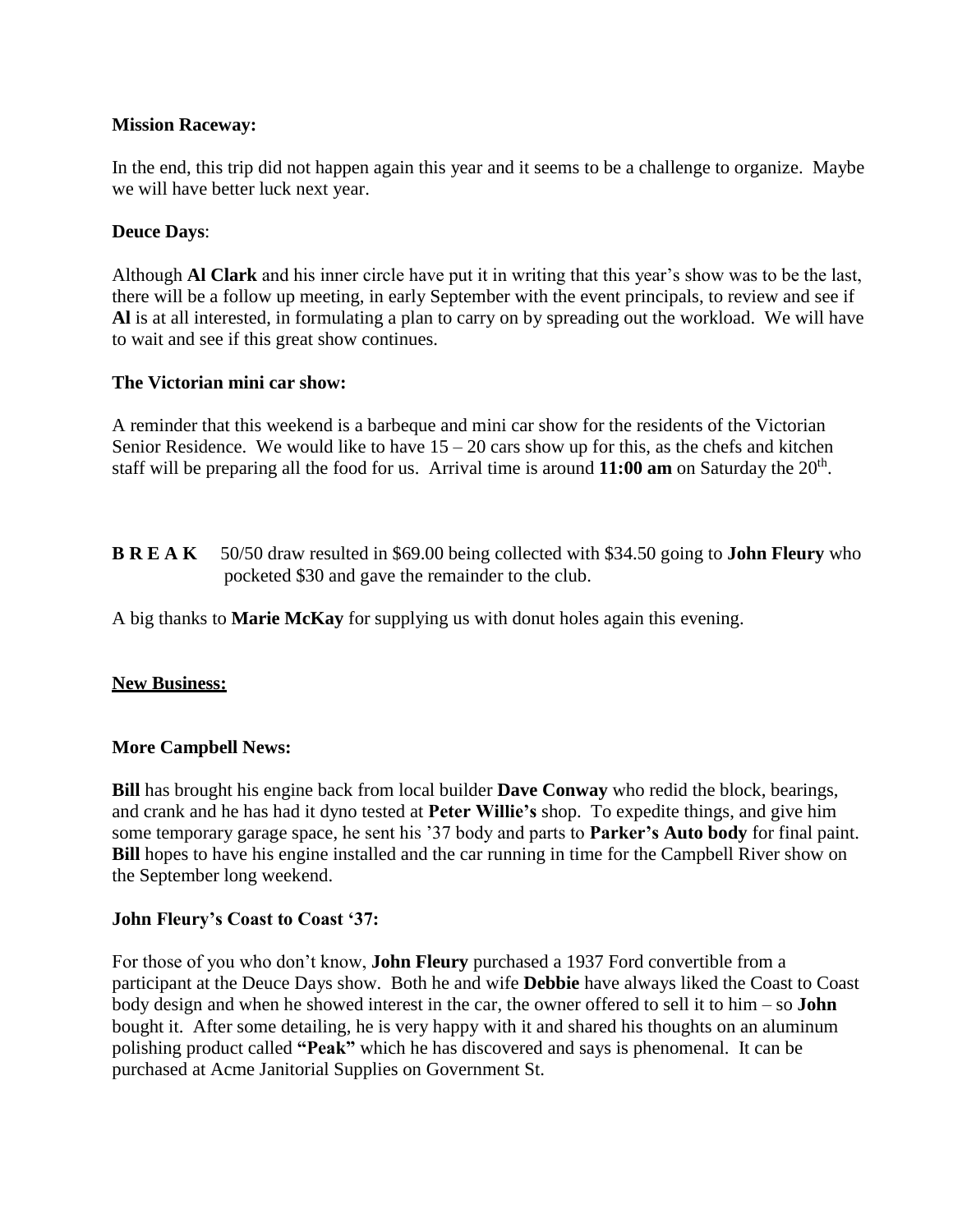# **A Cain Brainstorm:**

**Ron Cain** is trying to put a creative idea into practice**.** He wants to create an automotive themed book exchange at the front of his property that will attract the car crowd. He is looking for weird and wonderful auto or motorcycle parts to do up a creative eye catching display with lights and sound, and to that end, is accepting donations of your rusted relics for the cause. Give him a call if you have something to add to his stash.

# **Christmas Dinner Dance:**

**Gord Strongman** was asked if he needed help with organizing this event. He suggested a committee be formed as we get nearer the event. Tickets will need to be printed soon so we need to nail down our costs as soon as possible. **Gord** and the executive will need to firm up meal costs in early September.

# **Go Karting at Parksville:**

Our schedule shows a trip to Parksville and the go kart track west of town. It is slated for Sunday, September 11th. **James Robinson** will look into costs and if reservations are needed.

## **Club Socials:**

In early July, a club event was planned on our schedule, as a roadtrip to Maple Bay and an eatery called Nasty Habits. However, it got cancelled as no reservations were made in time. It was rescheduled into August but changed to an "invitation only" event, possibly due to the limited size of the venue. The executive, as well as some of our members, felt uncomfortable with this designation, as it had the potential to exclude some members who wished to participate. As a result, a second "open" road trip was created, on the same day by another member, and welcomed any of our members to participate.This created some confusion and hard feelings.

**Bill Campbell** made it clear this evening, that any club sanctioned event **must** be open to all its members; however if any of our members wish to hold a private function and invite only certain individuals, that is clearly their right and the executive has no issues with this arrangement. Hopefully, this clarification clears up any misunderstanding about our social events. Any planned club social should be run past our coordinator **Mike Roy** and the Executive prior to booking.

## **Buy n Sell:**

**Russ Etherington** brought in a box of miscellaneous Chevy parts, free for the taking. He has also decided on purchasing a second collector vehicle and is looking for a 1966 or 67 Nova SS or a Canso SD.